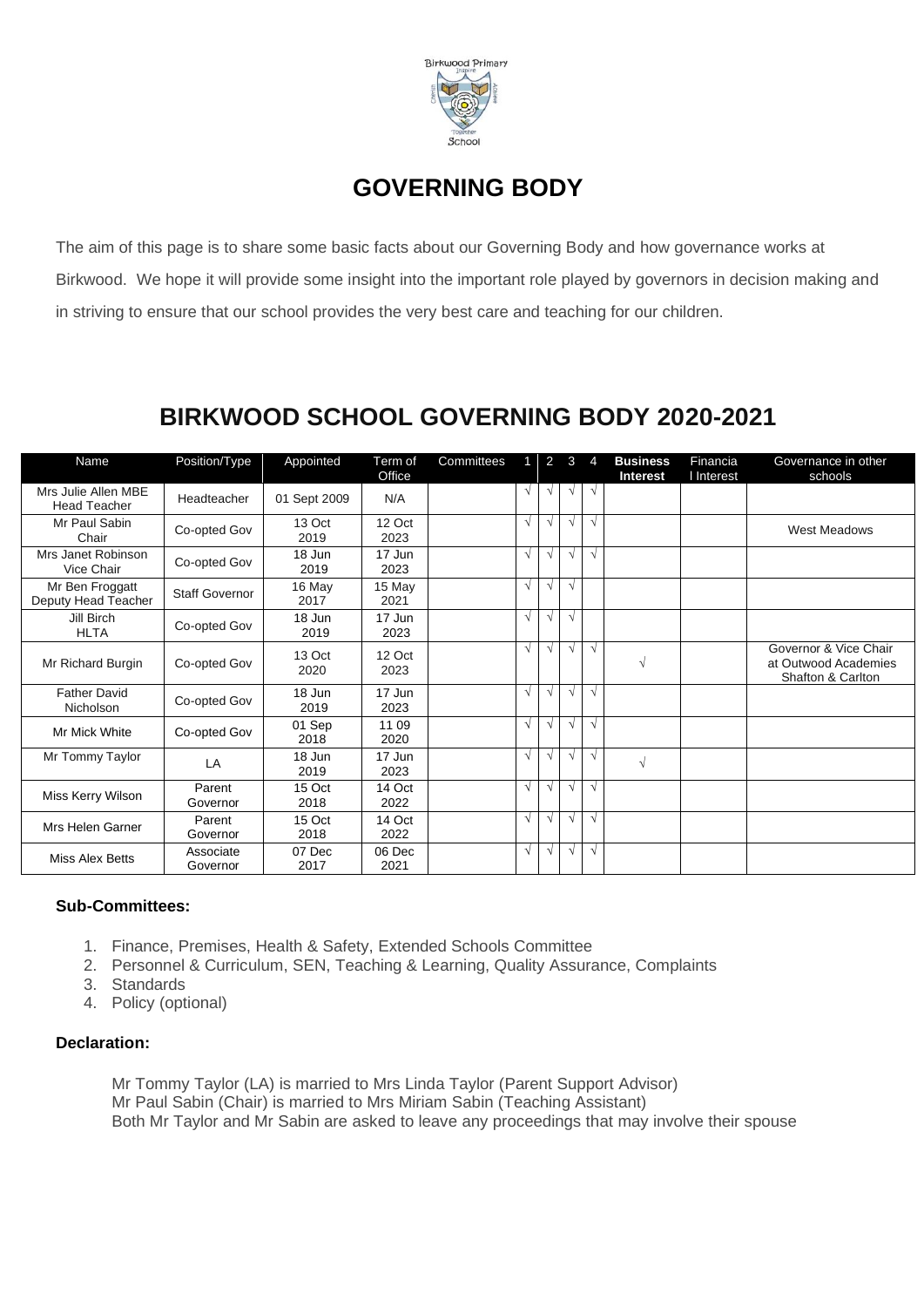# **GOVERNOR ATTENDANCE AT ALL MEETINGS (INCLUDING SUB-COMMITTEES) 2018-19 (11 MEETINGS)**

Governor attendance has not been collated for 19/20 due to Covid-19

| Name                                       | Position/Type         | Finance | Personnel &<br>Curriculum | <b>Standards</b> | <b>Full Gov</b><br>Body | Percentage<br>Attendance |
|--------------------------------------------|-----------------------|---------|---------------------------|------------------|-------------------------|--------------------------|
| Mrs Julie Allen MBE<br><b>Head Teacher</b> | Headteacher           | 3/3     | 3/3                       | 2/2              | 3/3                     | 100%                     |
| Mr Tommy Taylor                            | LA                    | 3/3     | 3/3                       | 2/2              | 3/3                     | 100%                     |
| Mrs Janet Robinson<br>Vice Chair           | Co-opted Gov          | 2/3     | 2/3                       | 1/2              | 2/3                     | 64%                      |
| Mr Ben Froggatt<br>Deputy Head Teacher     | <b>Staff Governor</b> | 3/3     | 3/3                       | 2/2              | 3/3                     | 100%                     |
| Mrs Jill Birch<br><b>HLTA</b>              | Co-opted Gov          | 3/3     | 3/3                       | 0/2              | 3/3                     | 82%                      |
| Mr Richard Burgin                          | Co-opted Gov          | 2/3     | 1/3                       | 1/2              | 2/3                     | 55%                      |
| <b>Father David Nicholson</b>              | Co-opted Gov          | 2/3     | 3/3                       | 0/2              | 2/3                     | 64%                      |
| Mr Paul Sabin<br>Chair                     | Co-opted Gov          | 3/3     | 3/3                       | 2/2              | 3/3                     | 100%                     |
| Mr Mick White                              | Co-opted Gov          | 2/3     | 3/3                       | 2/2              | 3/3                     | $91\%$ *                 |
| Miss Kerry Wilson                          | Parent Governor       | 2/3     | 2/3                       | 1/2              | 3/3                     | 73%**                    |
| Mrs Helen Garner                           | Parent Governor       | 2/3     | 2/3                       | 1/2              | 3/3                     | 73%**                    |
| Miss Alex Betts                            | Associate Governor    | 3/3     | 3/3                       | 2/2              | 3/3                     | 100%                     |

\*Co-opted Governor Mick White appointed 01.09.18 resigned 11.09.20

Parent Governor Kerry Wilson appointed 15.10.18 (attended every meeting thereafter)

Parent Governor Helen Garner appointed 15.10.18 (attended every meeting thereafter)

Associate Governor Alex Betts does have voting rights.